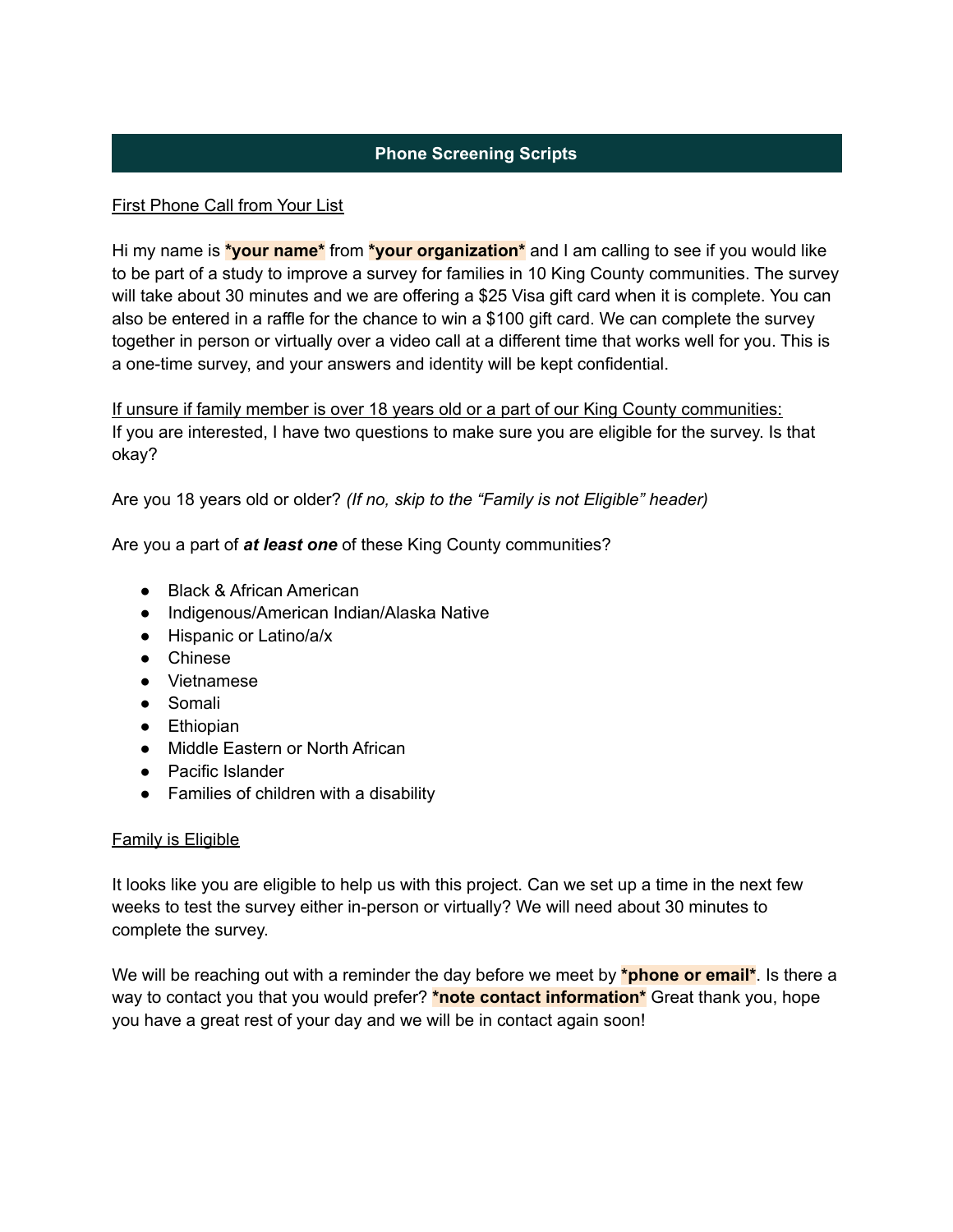# Family is Not Eligible

Unfortunately you are not eligible to take this survey. Thank you for your time, and I hope you have a great rest of your day!

-------------------------------------------------------------------------------------------------------------------------------

# First Phone Call for **Other RFAC Member**

Hi my name is **\*your name\*** from **\*your organization\*** and I am calling to see if you would like to be part of a study to improve a survey for families in 10 King County communities. The survey will take about 30 minutes and we are offering a \$25 Visa gift card when it is complete. You can also be entered in a raffle for the chance to win a \$100 gift card. We can complete the survey together in person or virtually over a video call at a different time that works well for you. This is a one-time survey, and your answers and identity will be kept confidential.

If unsure if family member is over 18 years old or a part of our King County communities: If you are interested, I have two questions to make sure you are eligible for the survey. Is that okay?

Are you 18 years old or older? *(If no, skip to the "Family is not Eligible" header)*

Are you a part of *at least one* of these King County communities?

- Black & African American
- Indigenous/American Indian/Alaska Native
- Hispanic or Latino/a/x
- Chinese
- Vietnamese
- Somali
- Ethiopian
- Middle Eastern or North African
- Pacific Islander
- Families of children with a disability

## Family is Eligible

It looks like you are eligible to help us with this project. My colleague will give you a call in the next couple days to set up a time in the next few weeks to test the survey either in-person or virtually. They will need about 30 minutes to complete the survey.

We will also be reaching out with a reminder the day before we meet by **\*phone or email\***. Is there a way to contact you that you would prefer? **\*note contact information\*** Great thank you, hope you have a great rest of your day and we will be in contact again soon!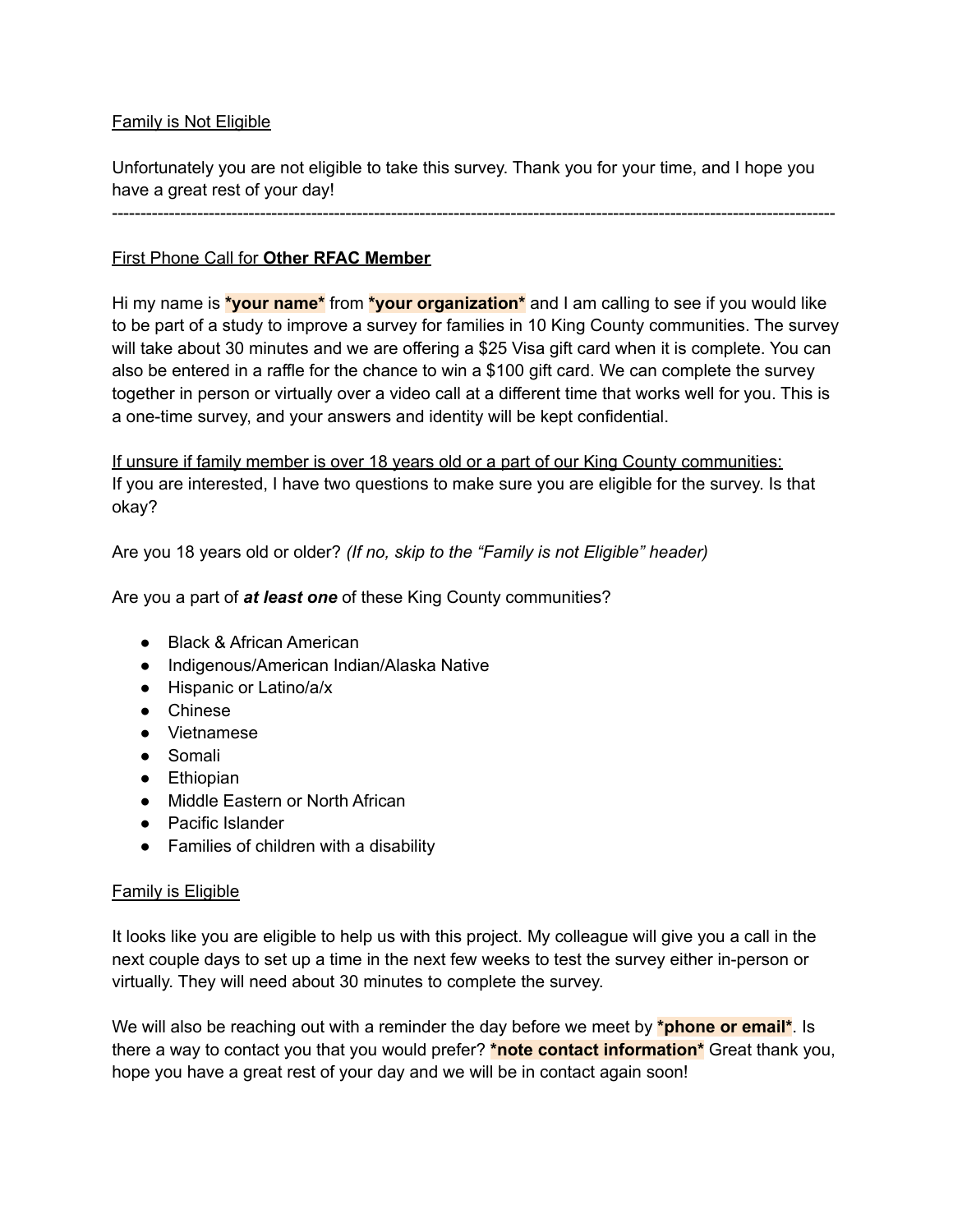# Family is Not Eligible

Unfortunately you are not eligible to take this survey. Thank you for your time, and I hope you have a great rest of your day!

## Leaving a Message - After First Call

Hi my name is **\*your name\*** from **\*your organization\***, and I am calling about an opportunity to be in a research study where we are testing a survey about families. It would take about 30 minutes of your time and we can offer you a \$25 gift card. You would also have the opportunity to win another gift card for \$100 in a raffle. This is a one-time survey, and your answers and identity will be kept confidential. If you're interested, please give me a call back at **\*your phone number<sup>\*</sup>**. I will try reaching out again in the coming week. Thank you!

# Leaving a Message - After Third and Final Call

Hi my name is **\*your name\*** from **\*your organization\***, and I called earlier about an opportunity to be in a research study where we are testing a survey about families that would take about 30 minutes of your time in exchange for a \$25 Visa gift card. You would also have the opportunity to win another gift card for \$100 in a raffle. If you're interested, please give me a call back at **\*your phone number\*** by **\*date two days from date of call\*** otherwise we will assume you are not interested. Thank you!

## First Phone Call After Introduction Call to Schedule Meeting Time

Hi my name is **\*your name\*** from **\*your organization\***, I am a colleague of **\*other RFAC member name\*** from **\*your organization\***. They let me know you are interested in taking our survey that will take about 30 minutes for a \$25 Visa gift card and to be entered in a raffle to win a \$100 gift card. This is a one-time survey, and your answers and identity will be kept confidential. We can complete the survey together in person or virtually over a video call, when would be a good time for you to take the survey?

## Leaving a Message - After First Call to Schedule a Meeting

Hi my name is **\*your name\*** from **\*your organization\***, I am a colleague of **\*other RFAC member name\*** from **\*your organization\***. I am calling about the opportunity to be in a research study where we are testing a survey about families. It would take about 30 minutes of your time and we can offer you a \$25 gift card. You would also have the opportunity to win another gift card for \$100 in a raffle. This is a one-time survey, and your answers and identity will be kept confidential. If you're still interested, please give me a call back at **\*your phone number\*** to schedule a time to take the survey. I will try reaching out again in the coming week. Thank you!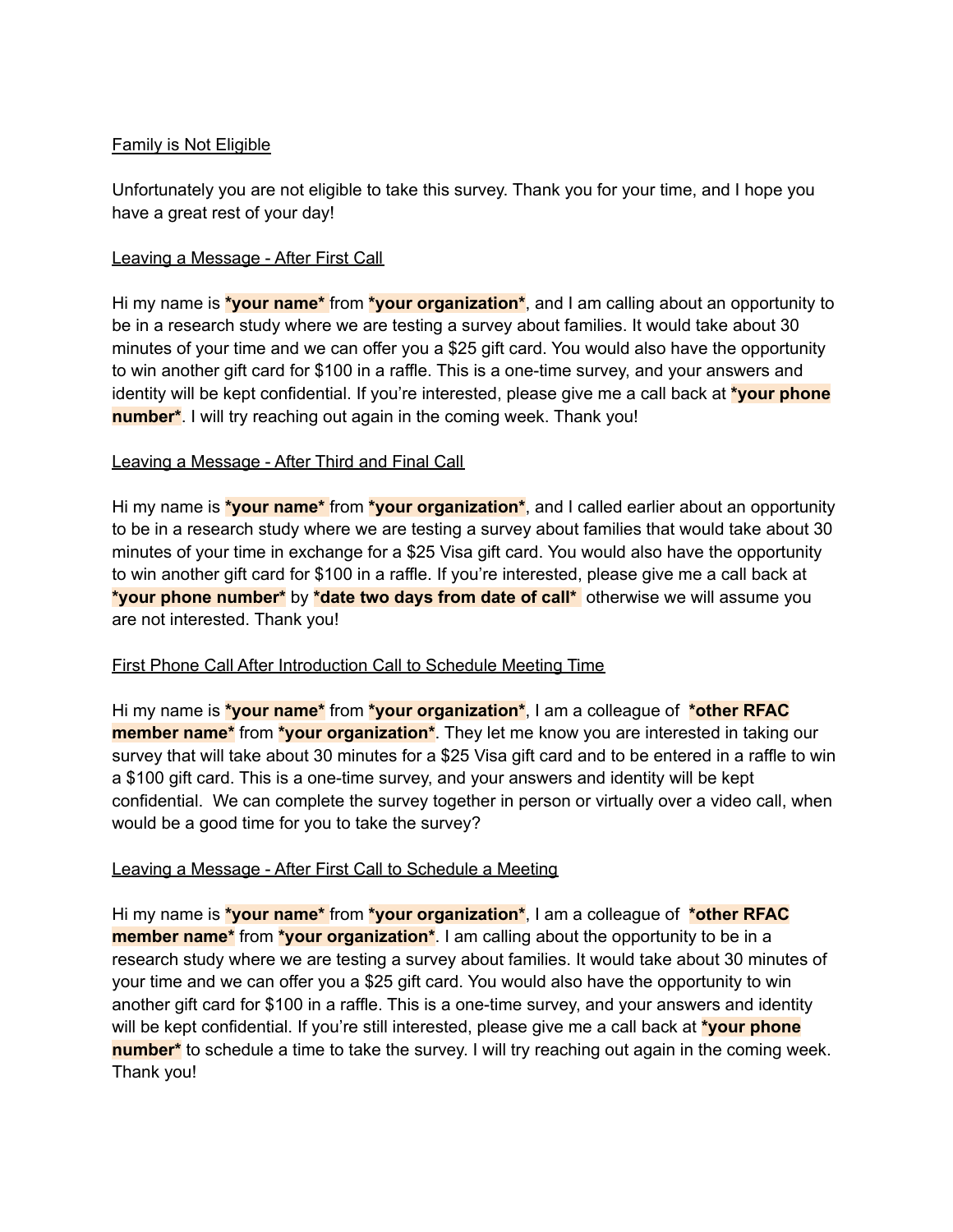# Leaving a Message - After Third and Final Call to Try Scheduling a Meeting

Hi my name is **\*your name\*** from **\*your organization\***, I am a colleague of **\*other RFAC member name\*** from **\*your organization\***. I called earlier about an opportunity to be in a research study where we are testing a survey about families that would take about 30 minutes of your time in exchange for a \$25 Visa gift card. Please give me a call back at **\*your phone number\*** by **\*date two days from date of call\*** otherwise we will assume you are not interested. Thank you!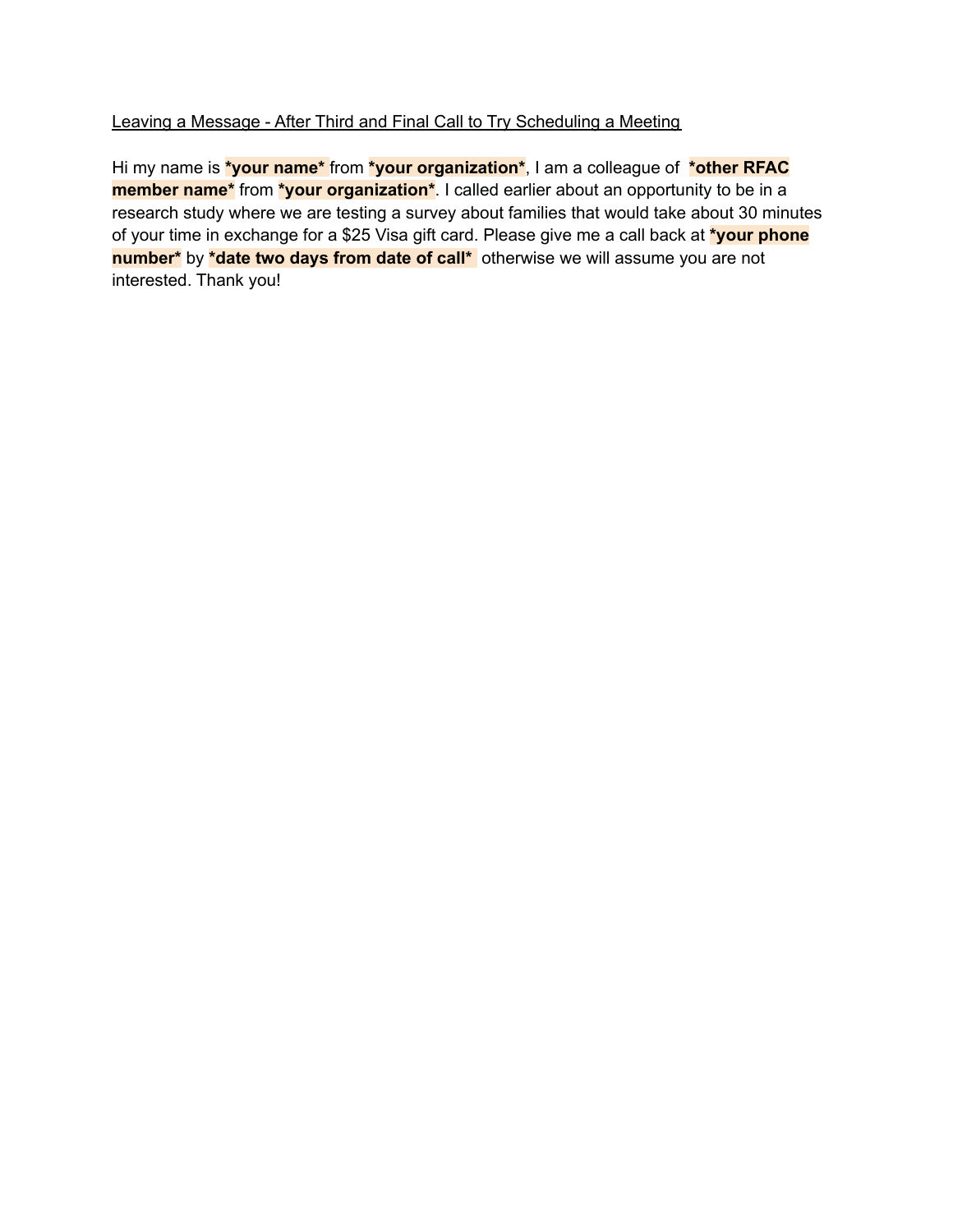# **Email Templates**

### Day Before Meeting Reminder (In-Person)

#### Hi **\*name of person taking survey\*,**

Thank you for agreeing to be a part of our project! This is a reminder that we will be completing the survey together tomorrow **\*date\*** at **\*time\*** at **\*location\***.

As a reminder, our meeting will be about 30 minutes and we will be offering you a \$25 Visa gift card. You can also be entered in a drawing to win another gift card for \$100.

#### See you soon! **\*your name\***

#### Day Before Meeting Reminder (Virtual)

#### Hi **\*name of person taking survey\*,**

Thank you for agreeing to be a part of our project! This is a reminder that we will be completing the survey together tomorrow **\*date\*** at **\*time\*** at this link: **\*Zoom/other platform link\***.

As a reminder, our meeting will be about 30 minutes and we will be offering you a Visa \$25 gift card. You can also be entered in a drawing to win another gift card for \$100.

See you soon! **\*your name\***

#### Post-Survey Thank You with Gift Card Instructions - Mailing to Family

#### Hi **\*name of person who took the survey\*,**

Thank you again for participating in our survey project. Your involvement has helped make this survey more culturally relevant for other families like yours.

As I mentioned I will be mailing out your gift card to your home address and you should receive it in the next couple weeks. **You have also been entered to win another gift card for \$100 and we will reach out if you are selected. You have not been entered into the gift card drawing for \$100 as you requested. (Select one sentence)**

We will be sending out more information about the findings of this project at the end of the year.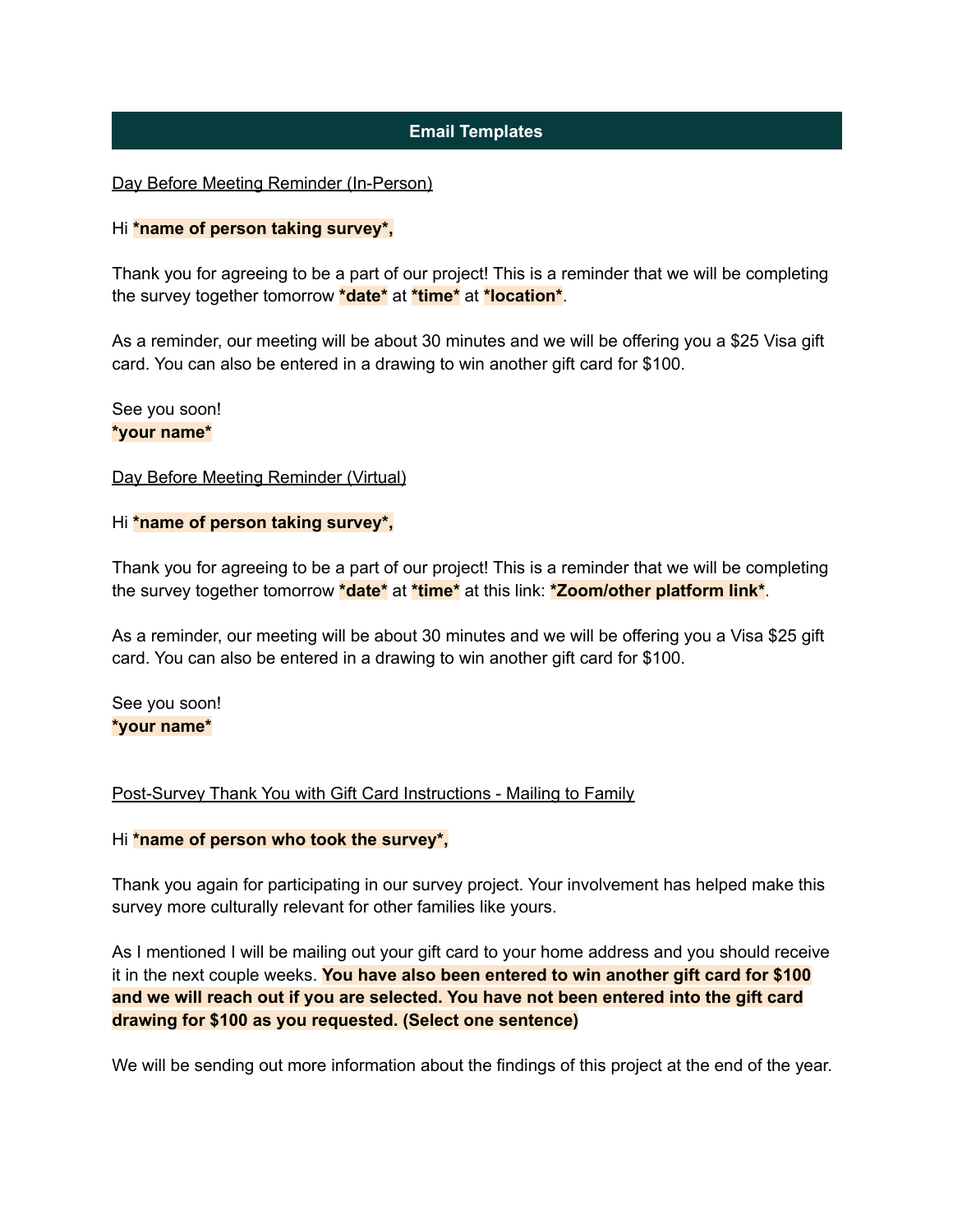Thanks again! **\*your name\***

Post-Survey Thank You with Gift Card Instructions - Pick Up at Organization

### Hi **\*name of person who took the survey\*,**

Thank you again for participating in our survey project. Your involvement has helped make this survey more culturally relevant for other families like yours.

As I mentioned, you can pick up your gift card at our office at this address: **\*organization address\***

# **You have also been entered to win another gift card for \$100 and we will reach out if you are selected. You have not been entered into the gift card drawing for \$100 as you requested. (Select one sentence)**

We will be sending out more information about the findings of this project at the end of the year.

Thanks again! **\*your name\***

#### Post-Survey Thank You Gave Gift Card in Person

#### Hi **\*name of person who took the survey\*,**

Thank you again for participating in our survey project. Your involvement has helped make this survey more culturally relevant for other families like yours.

**You have also been entered to win another gift card for \$100 and we will reach out if you are selected. You have not been entered into the gift card drawing for \$100 as you requested. (Select one sentence)** We will be sending out more information about the findings of this project at the end of the year.

Thanks again! **\*your name\***